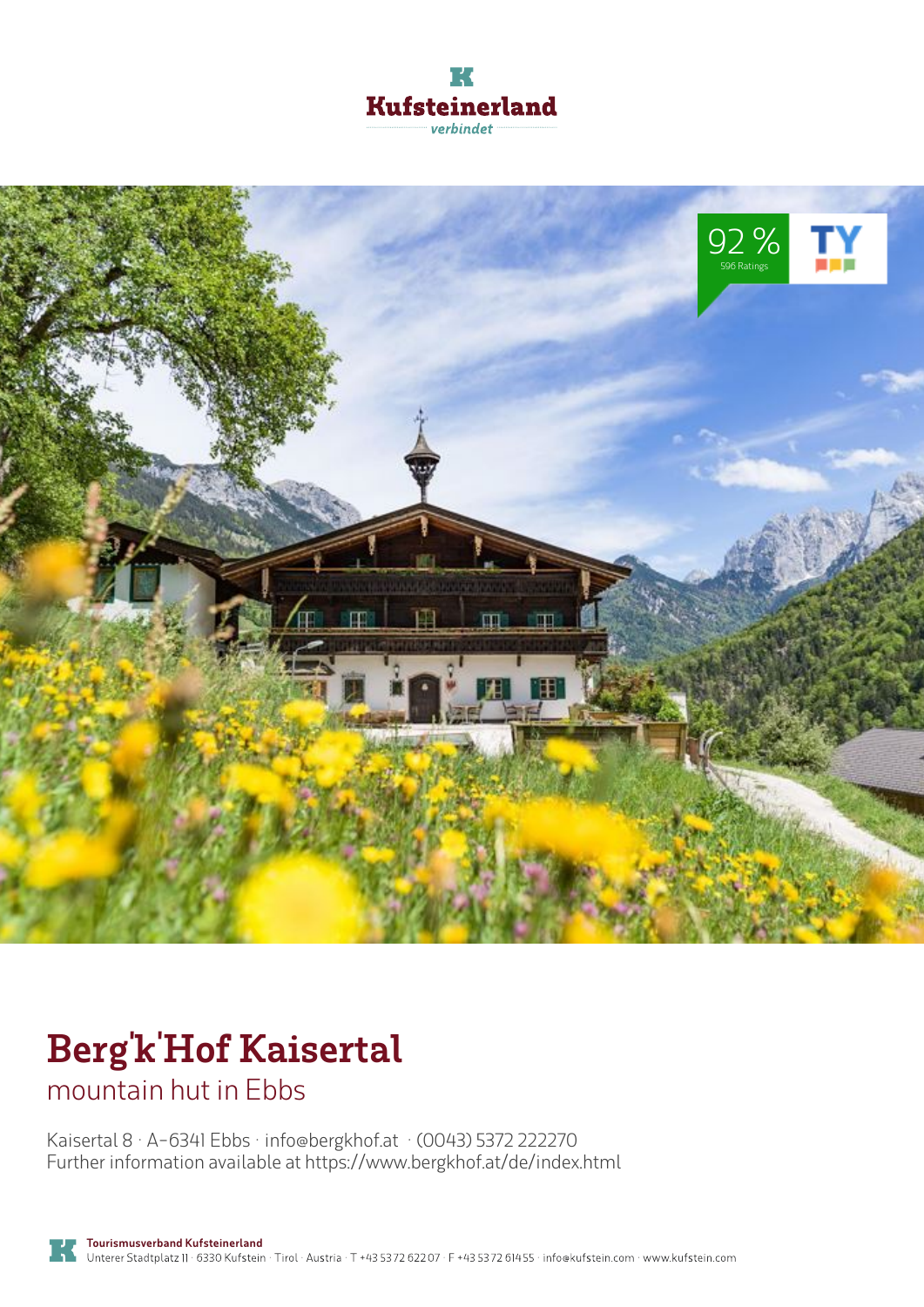

# **Berg'k'Hof Kaisertal** mountain hut in Ebbs

The Bergkhof in Kaisertal Valley is located in the heart of the nature reserve. The mountain inn is accessible only on foot from the valley in 2,5Kms. Having negotiated their way up, guests can expect an incredible backdrop amidst the Kaisertal nature reserve. The lovingly furnished rooms feature en suite bathrooms with WC and shower. The Bergkhof has 3 very sunny terraces, a large hall and 2 rustic living rooms with a fireplace. The seating capacity is flexible and can be expanded and changed f...



#### Facilities

mountain location · meadowlands · hillside location · private setting · quiet location · cannot be reached by car · on the hiking path sauna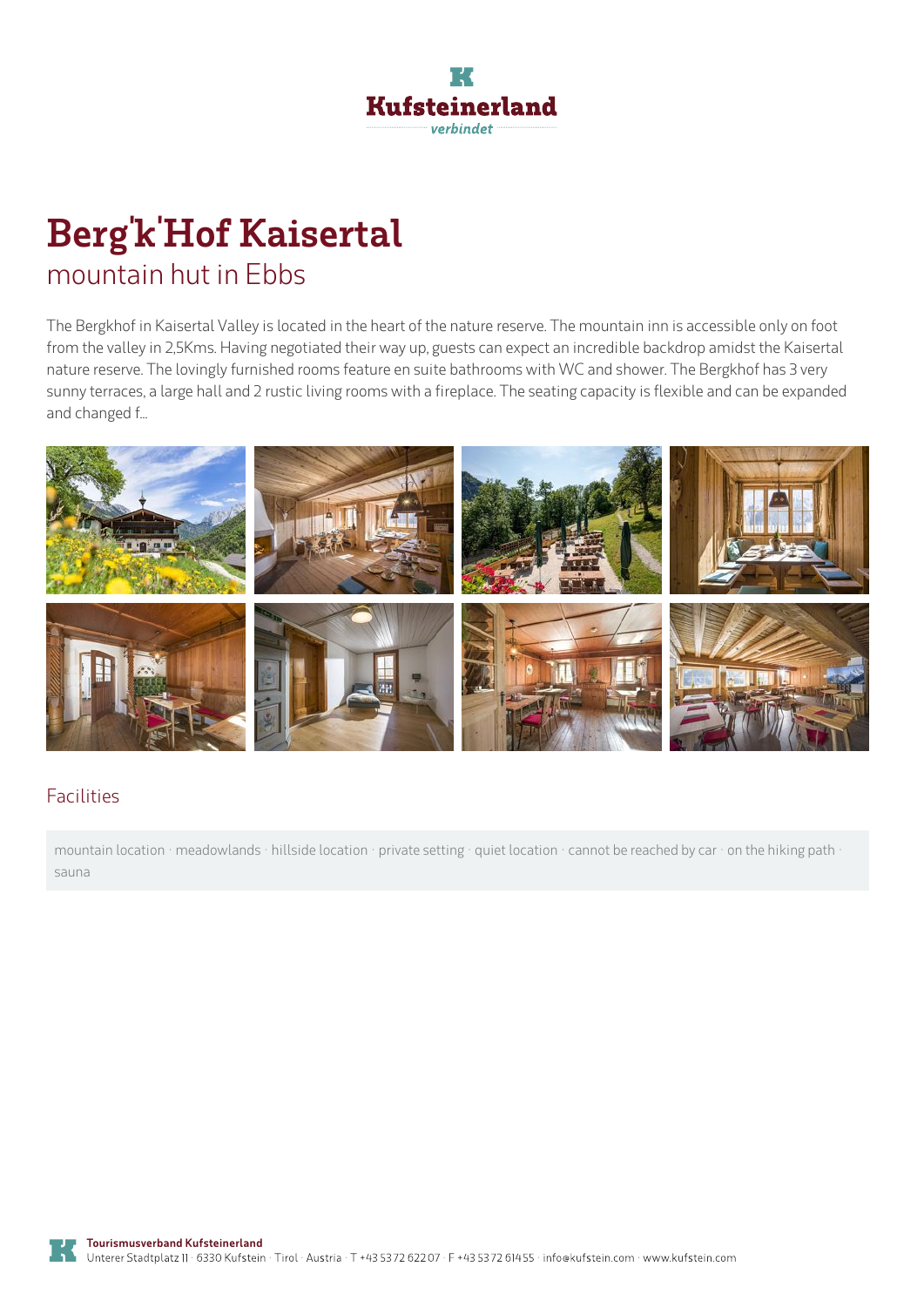

## **Rooms and apartments**

Current offers



#### **Triple room, shower, toilet, balcony**

The rustic triple room has 3 separate beds, all of which are new and handmade to measure by <sup>a</sup> carpenter. Ergonomic slatted frames, orthopaedic mattresses and high-quality bedding ensure pleasant and ...

1-3 Personen · 1 Bedrooms · 20 <sup>m</sup><sup>²</sup>



#### **Double room, shower, toilet, standard**

The standard double room has <sup>a</sup> new wooden double bed with ergonomic slatted frame and Bodyguard mattresses. The newly renovated bathroom is directly in the room and has <sup>a</sup> shower, washbasin and toilet...

2-3 Personen · 1 Bedrooms · 25 <sup>m</sup><sup>²</sup>



#### **Double room, shower, toilet, balcony**

All deluxe double rooms have <sup>a</sup> newly renovated bathroom. Here with shower and WC. You also have your own access to the spacious balcony and breathtaking view of the [Kaisergebirge.](https://www.kufstein.com/en/book/ebbs/mountain-hut-mountain-inn/bergkhof-kaisertal.html?utm_medium=PDF&utm_campaign=Vermieter-Prospekt&utm_source=Berg%27k%27Hof+Kaisertal) The entire house wa...

2-3 Personen · 1 Bedrooms · 30 <sup>m</sup><sup>²</sup>



#### **Double room, bathtub, deluxe**

All Deluxe double rooms have <sup>a</sup> newly renovated bathroom. Here with bathtub and WC. You also have your own access to the spacious balcony and <sup>a</sup> breathtaking view of the [Kaisergebirge.](https://www.kufstein.com/en/book/ebbs/mountain-hut-mountain-inn/bergkhof-kaisertal.html?utm_medium=PDF&utm_campaign=Vermieter-Prospekt&utm_source=Berg%27k%27Hof+Kaisertal) The entire house...

2-3 Personen · 1 Bedrooms · 35 <sup>m</sup><sup>²</sup>





ab

**€ [40,33](https://www.kufstein.com/en/book/ebbs/mountain-hut-mountain-inn/bergkhof-kaisertal.html?utm_medium=PDF&utm_campaign=Vermieter-Prospekt&utm_source=Berg%27k%27Hof+Kaisertal)** per person on 06.07.2022

**To the offer**

**To the offer**



ab

**€ 63,25** per person on 06.07.2022

**To the offer**